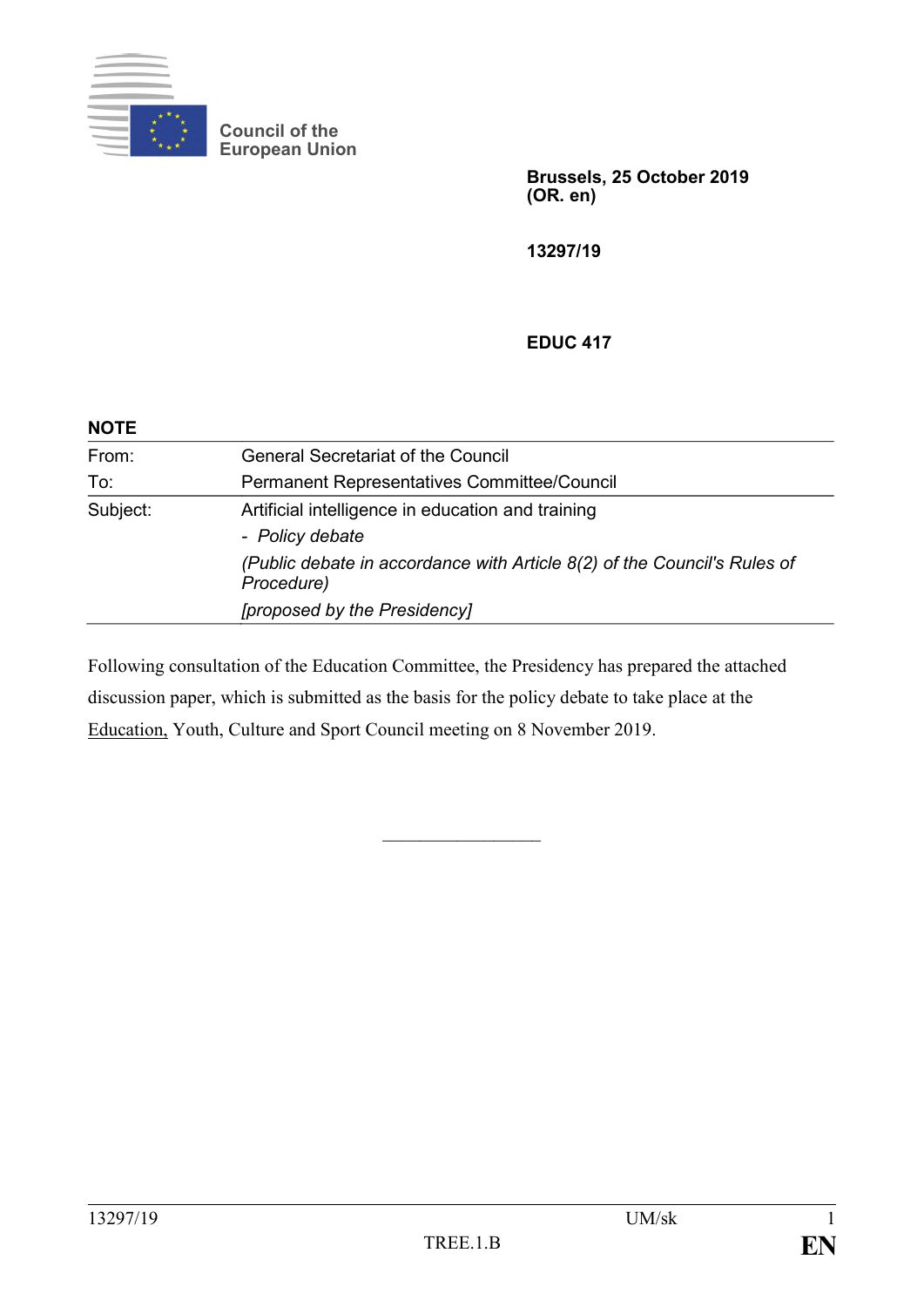# **ANNEX**

### **Artificial Intelligence in education and training**

#### *Presidency discussion paper*

A strong and vibrant economic base, social inclusion and sustainable growth are of key importance for a prosperous Europe and the wellbeing of its citizens. As the world moves into the digital era, the ongoing technological advances are rapidly changing our lives now as well as our perspectives for the future. Streaming services, ride-sharing apps, smart homes and personalised healthcare are already here. Artificial Intelligence (AI) is transforming every aspect of our lives. By accelerating decision-making, improving processes and personalising services, AI has a remarkable potential for boosting our economy, increasing our wellbeing and making our society more inclusive and sustainable. Therefore, Europe needs to be a frontrunner in tapping into these opportunities.

Less has been said on what applying AI actually means or on what kind of social, political and ethical considerations its use involves. It's important for European citizens to be able to trust in how AI is being developed, applied and used by businesses and government. How EU Members States choose to embrace AI will impact outcomes for whole Europe.

#### **Education and training in AI**

AI holds great economic, social, security, and environmental promise – and education is no exception. Besides revolutionising education itself, AI also challenges education policy-making by impacting on the skills and competences needed to stay employable and to lead a meaningful life. Whilst the demand for specific AI skills and for high-level expertise is increasing in the labour market, all European citizens need to have the necessary understanding of AI to be able to conduct their everyday lives. No one should be left behind as technology is integrated more deeply and more widely in the personal, professional and public spheres.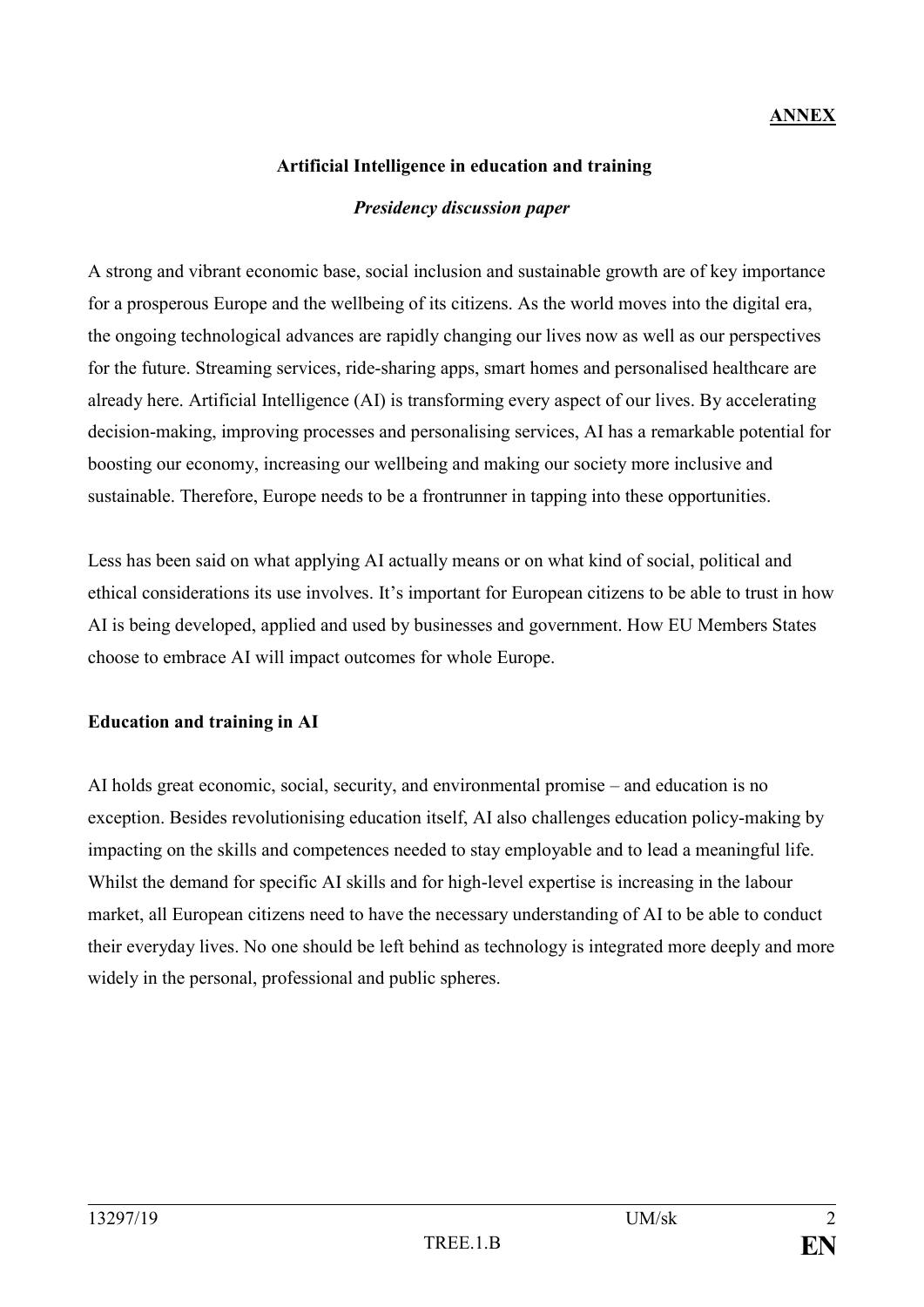According to the 2019 Digital Economy and Society Index (DESI), 43 % of the EU population had an insufficient level of digital skills in 2017. A 2018 survey conducted by McKinsey identified lack of talent with appropriate skill sets for AI work as one of the most significant barriers to AI being adopted by organisations. Fostering talent and opportunities for skills development were also highlighted in the EU's Coordinated Plan on AI.

The need to adapt is pressing, if Europe wants to respond to arising learning needs and embrace the digital era. A more comprehensive and systemic approach to education and training is needed to create an enabling environment for continuous, lifelong learning. Personalised learning paths, which are built on data and designed to meet the needs and goals of each learner, could lead to a new understanding of lifelong learning as a continuous learning process supported by flexibility, openness, and digitalisation. The Digital Education Action Plan of January 2018 has set concrete steps towards a future-oriented education fit for the digital age and included pilot actions on how artificial intelligence can enhance education and training systems.

### **AI in education and training**

AI could help to solve big educational challenges, such as achievement gaps or retention rates, could support a more responsive curriculum design and provide more flexible and personalised ways of learning through more versatile learning provision and customised support and guidance. AI has the potential to remove barriers to accessing education, as well to automate management processes, analyse learning patterns and optimise learning processes with a view to improving learning outcomes. As AI gets better at performing routine tasks, it may help both learners and teachers to concentrate on the things that humans do best.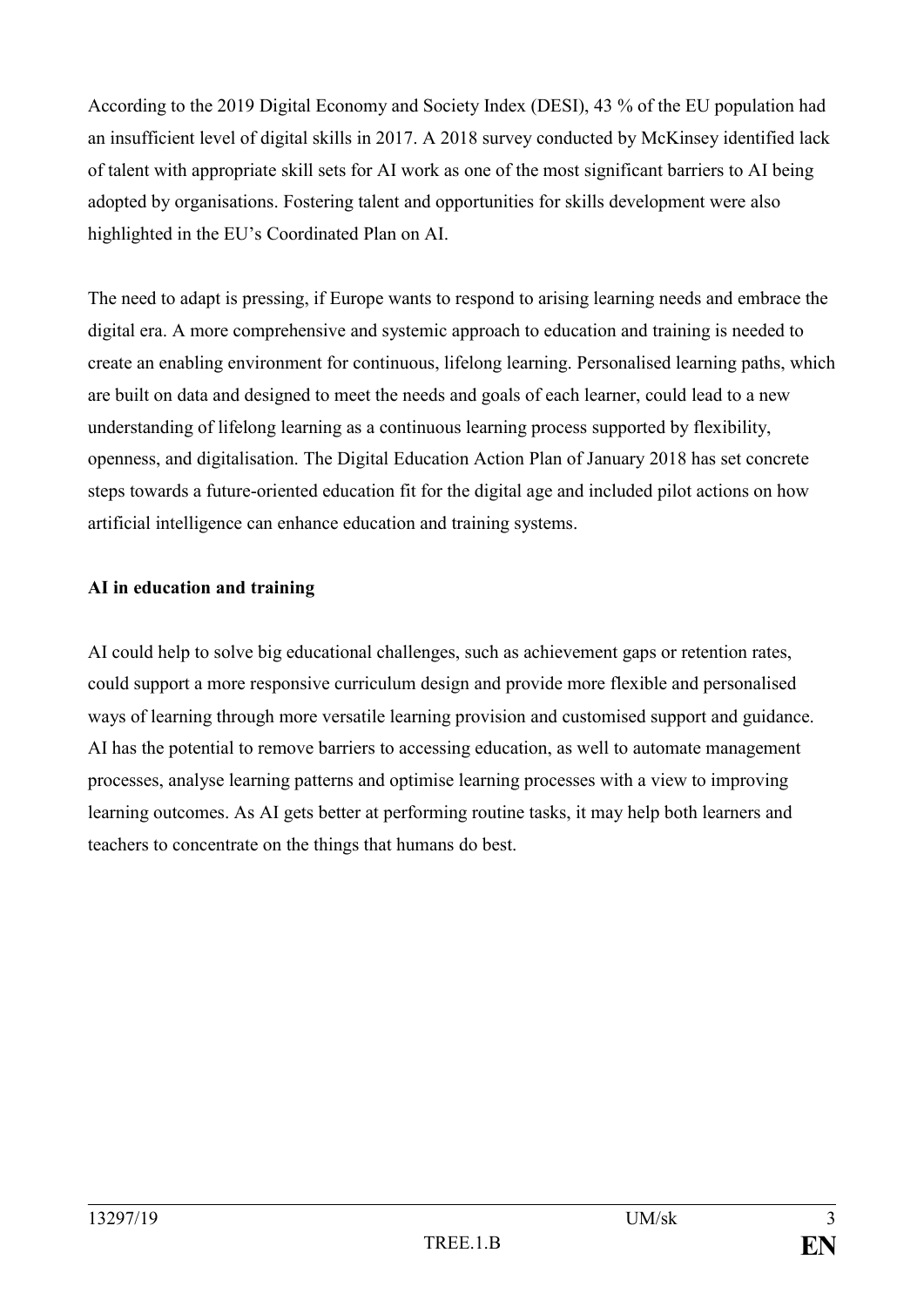Interoperable, accessible and quality data are a key building block for the development of learner profiles and paths across the European Education Area, where all citizens should be able to benefit from the best education and training. The availability of data can be improved by adopting a human-centric approach, which also serves in increasing the trust of individuals towards the use of their data. The idea of the human-centric approach is to empower individuals to access their personal data and manage its reuse. This empowering of individuals enables data flows, data-driven personal services and better-informed decisions.

At the same time, consideration must be given to the ethical aspects of AI and to putting in place adequate oversight mechanisms in order to prevent AI from being misused or from behaving in unpredicted and potentially harmful ways. The Ethics Guidelines for Trustworthy AI developed by the European Commission's High Level Expert Group and published in April 2019 is the first step towards AI that is morally responsible, as well as legally and ethically defensible.

A common values base, ethical frameworks and explainable AI are central in applying AI to education in order to improve trust and transparency. Translating general ethical guidelines into concrete actions that impact day-to-day decisions may, however, be difficult for individual sectors. Therefore, for principles to become actionable, they must be discussed in depth and put in the appropriate context if the decisions taken are to be understood and properly explained. In addition to the learners, we also need to place an emphasis on the teachers and educators – in order to exploit the potential of artificial intelligence, to understand the risks and responsibilities and to adopt pedagogical strategies that foster creativity. Close cooperation with research should be further strengthened.